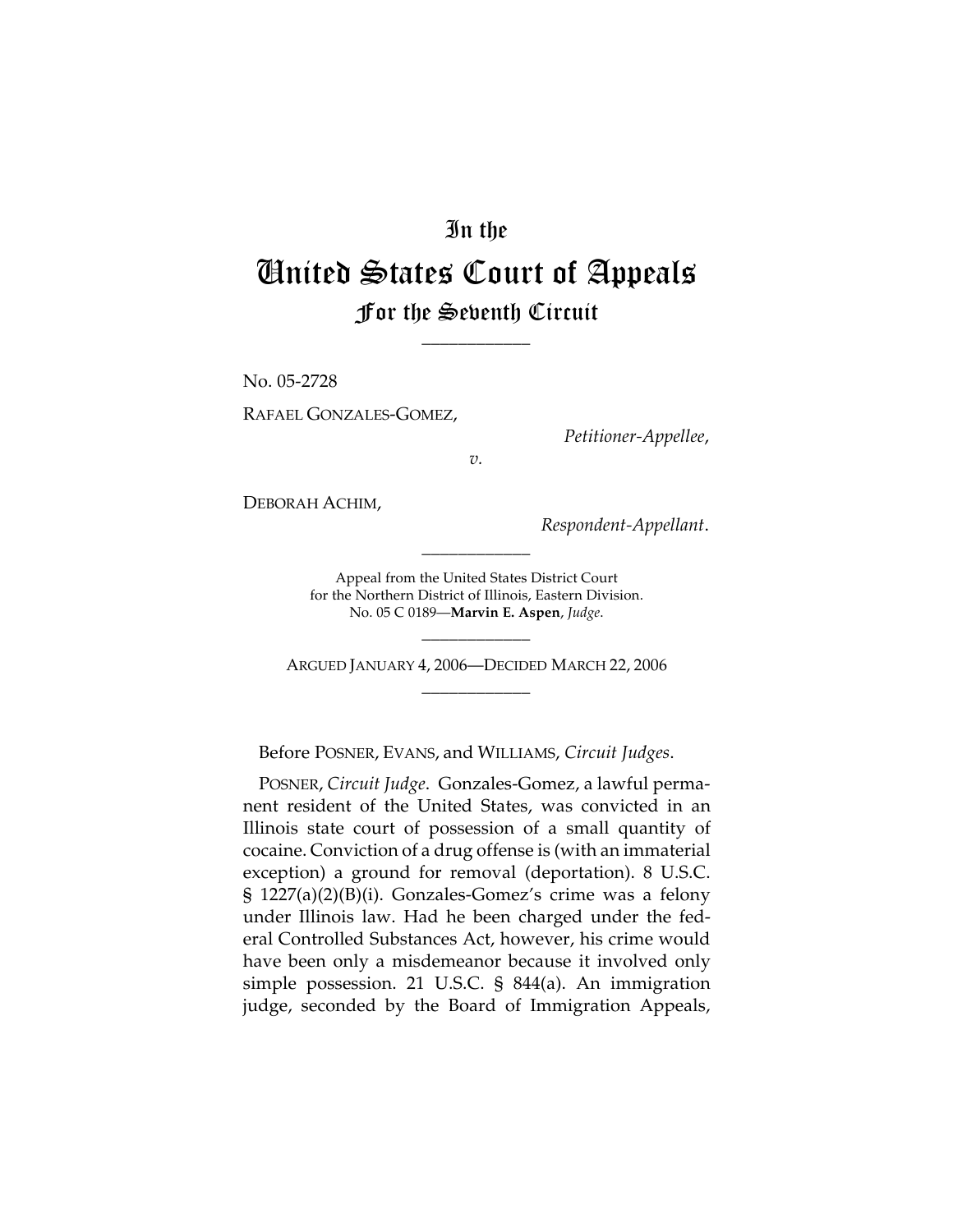ruled that Gonzales-Gomez's state felony was a "felony punishable under the Controlled Substances Act" and therefore an "aggravated felony" under the Immigration and Nationality Act. This meant that he could not seek cancellation of removal, a form of discretionary relief that permanent residents who have not been convicted of an "aggravated felony" can seek. 8 U.S.C. § 1229b(a)(3). So he was ordered removed. He filed a petition for review with this court, which directed him to refile it as a petition for habeas corpus in the district court. The court granted him relief, 372 F. Supp. 2d 1062 (N.D. Ill. 2005), and the government has appealed. As a result of intervening legislation, the parties correctly agree that we should treat the appeal as the government's response to Gonzales-Gomez's original petition for review, *Bonhometre v. Gonzales*, 414 F.3d 442, 445-46 (3d Cir. 2005), and so we shall, but without bothering to change the caption.

The circuits that have had occasion to address the question whether a state-law felony that would be punishable only as a misdemeanor by federal law is nevertheless an "aggravated felony" have split. (Until this case we had not had occasion to address the question.) Compare *United States v. Hernandez-Avalos*, 251 F.3d 505, 507-08 (5th Cir. 2001), and cases cited there, answering "yes," with *Cazarez-Gutierrez v. Ashcroft*, 382 F.3d 905, 909-18 (9th Cir. 2004), and cases cited there, answering "no." The "yes" answer, here urged by the government, is a strained reading of the statutory language, is inconsistent with the government's general position regarding the definition of "aggravated felony," is inconsistent with the interest in uniform standards for removal, and is inconsistent with the legislative history.

It will help to set forth the chain of statutory provisions that leads the government to the interpretation it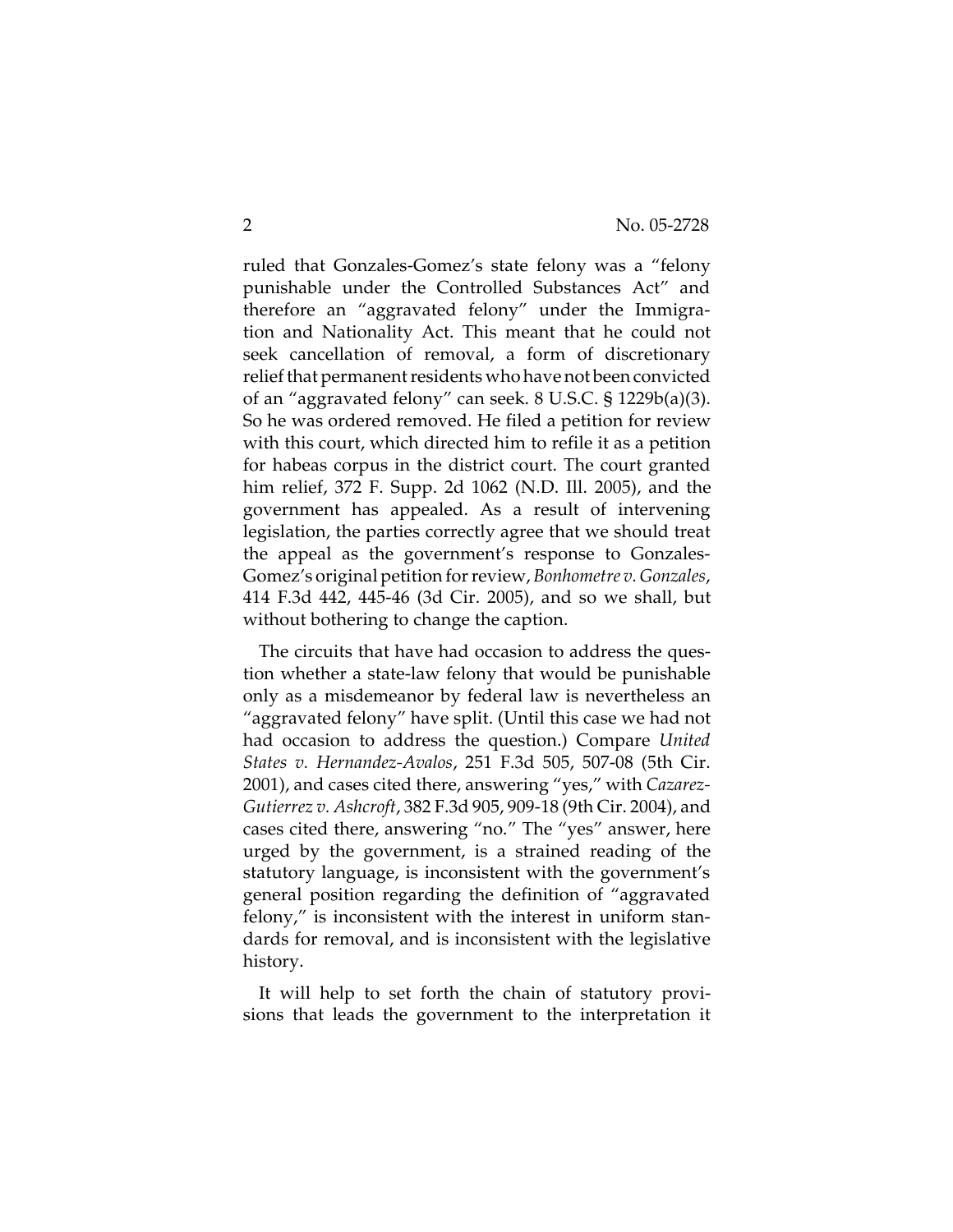defends. As we said, conviction of an "aggravated felony" bars a permanent resident from seeking cancellation of removal. The immigration statute defines "aggravated felony" as either "murder, rape, or sexual abuse of a minor," or "illicit trafficking in a controlled substance . . ., including a drug trafficking crime (as defined in section 924(c) of title 18, United States Code)." 8 U.S.C. § 1101(a)(43). Section  $924(c)(12)$  defines "drug trafficking crime" as "any felony punishable under the Controlled Substances Act." The implication of this chain of incorporations is that if you commit a felony violation of the Controlled Substances Act you are guilty not just of an ordinary felony, but of an "aggravated felony." The government, however, reads "any felony punishable under the Controlled Substances Act" in section 924(c) as if the words were "any felony punishable under the Controlled Substances Act as either a felony or a misdemeanor."

In defense of this interpretation (to which we owe no deference, since Congress has not delegated the interpretation of criminal statutes to the executive branch, *Flores v. Ashcroft*, 350 F.3d 666, 671 (7th Cir. 2003)), the government points to the definitions section of the Controlled Substances Act. There we read that "the term 'felony' means any Federal or State offense classified by applicable Federal or State law as a felony." 21 U.S.C. § 802(13). The fact that "felony" is defined to include a state felony doesn't imply, however, that a state felony is *punishable* under the Controlled Substances Act. State crimes, as distinct from the acts constituting the crimes, are not usually punished by federal law. Federal law punishes bank robberies, as does state law; but the federal bank robbery statute does not say that anyone who is convicted of bank robbery in state court is guilty of a federal offense. 18 U.S.C. § 2113. The Controlled Substances Act does not purport to punish state drug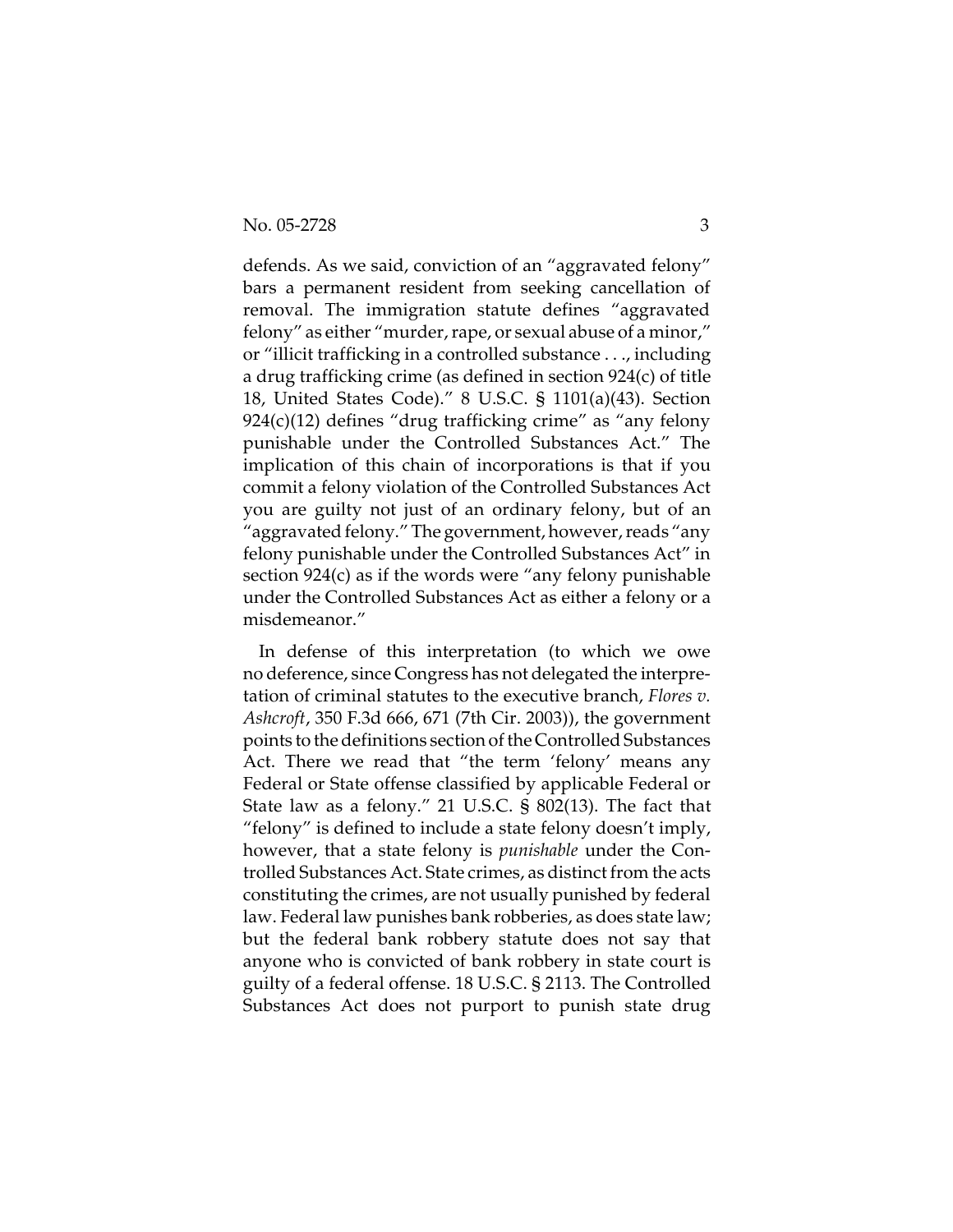felonies; rather, it indicates that a state felony conviction can be used to enhance the federal sentence of a defendant convicted of violating the Act. For example, 21 U.S.C. § 841(b)(1) enhances a defendant's sentence for violating the Controlled Substances Act if he has a prior conviction for a felony drug offense; the definition in section 802(13) makes clear that it can be a conviction for a state felony. There is no indication that in 18 U.S.C. § 924(c) Congress was legislating with reference to immigration.

The government points out that the words "any felony punishable under the Controlled Substances Act" in section 924(c) were substituted by a 1988 amendment for "any felony violation of Federal law involving distribution, manufacture, or importation of any controlled substance." The amendment was intended to clarify that certain conduct, such as carrying a firearm in a drug offense, that violated the Controlled Substances Act, would be a basis for an enhanced sentence pursuant to section 924(c), as had been unclear under the earlier language. 134 Cong. Rec. S17360, S17363 (1988) (remarks of Sen. Biden, who was the chairman of the Senate Judiciary Committee, where the amendment originated, and who was the principal draftsman of the amendment); *Cazarez-Gutierrez v. Ashcroft*, *supra*, 382 F.3d at 914-17; *Gerbier v. Holmes*, 280 F.3d 297, 308-09 (3d Cir. 2002). There is no hint that commission of a state drug offense is now to be deemed the commission of a federal drug offense. A state conviction can enhance punishment for a federal drug offense; the conviction does not establish guilt of the federal drug offense.

The government argues that it is too difficult for the immigration authorities or the courts to determine whether conduct that resulted in a state felony conviction would also have been a felony under the Controlled Sub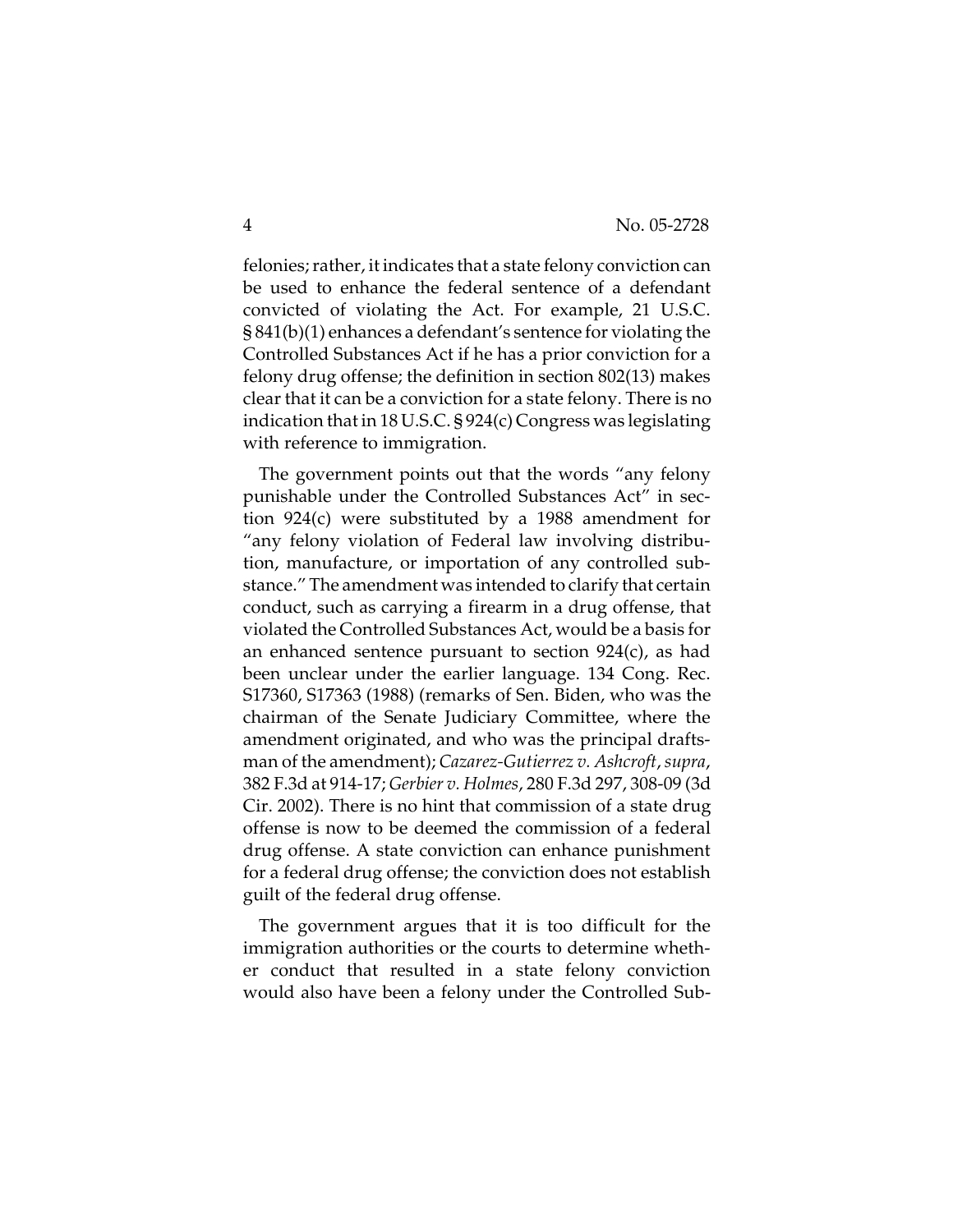stances Act. Of course in this case it is perfectly obvious, and conceded, that the alien's conduct would not have been a felony under the Act. In other cases the determination may be more difficult. But in principle the line runs between someone who possesses illegal drugs for his own consumption and someone who possesses it with intent to sell, and in practice the line usually is drawn on the basis of quantity. If the defendant possesses more than would be reasonable for personal consumption, he is assumed to have intended to sell it. E.g., *United States v. Puckett*, 405 F.3d 589, 600-01 (7th Cir. 2005); *United States v. Billops*, 43 F.3d 281, 285 n. 5 (7th Cir. 1994); *United States v. Schneiderhan*, 404 F.3d 73, 81 (1st Cir. 2005). So as long as the quantity is known, there is rarely any mystery about whether the defendant committed a felony violation of the Act, as well as committing a felony under state law.

Allowing cancellation of removal to depend on how severely a particular state punishes drug crimes would have the paradoxical result of allowing states, in effect, to impose banishment from the United States as a sanction for a violation of state law. For then if a state made the possession of one marijuana cigarette a felony, which it is perfectly entitled to do, it would be in effect annexing banishment from the United States to the criminal sanction. States do not have the power to banish people from the United States. "[T]he regulation of aliens is so intimately blended and intertwined with responsibilities of the national government that where it acts, and the state also acts on the same subject, 'the act of Congress, or the treaty, is supreme; and the law of the State, though enacted in the exercise of powers not controverted, must yield to it.'" *Hines v*. *Davidowitz*, 312 U.S. 52, 66-67 (1941). Congress has acted, specifying in great detail the grounds on which aliens are permitted or forbidden to remain in the United States.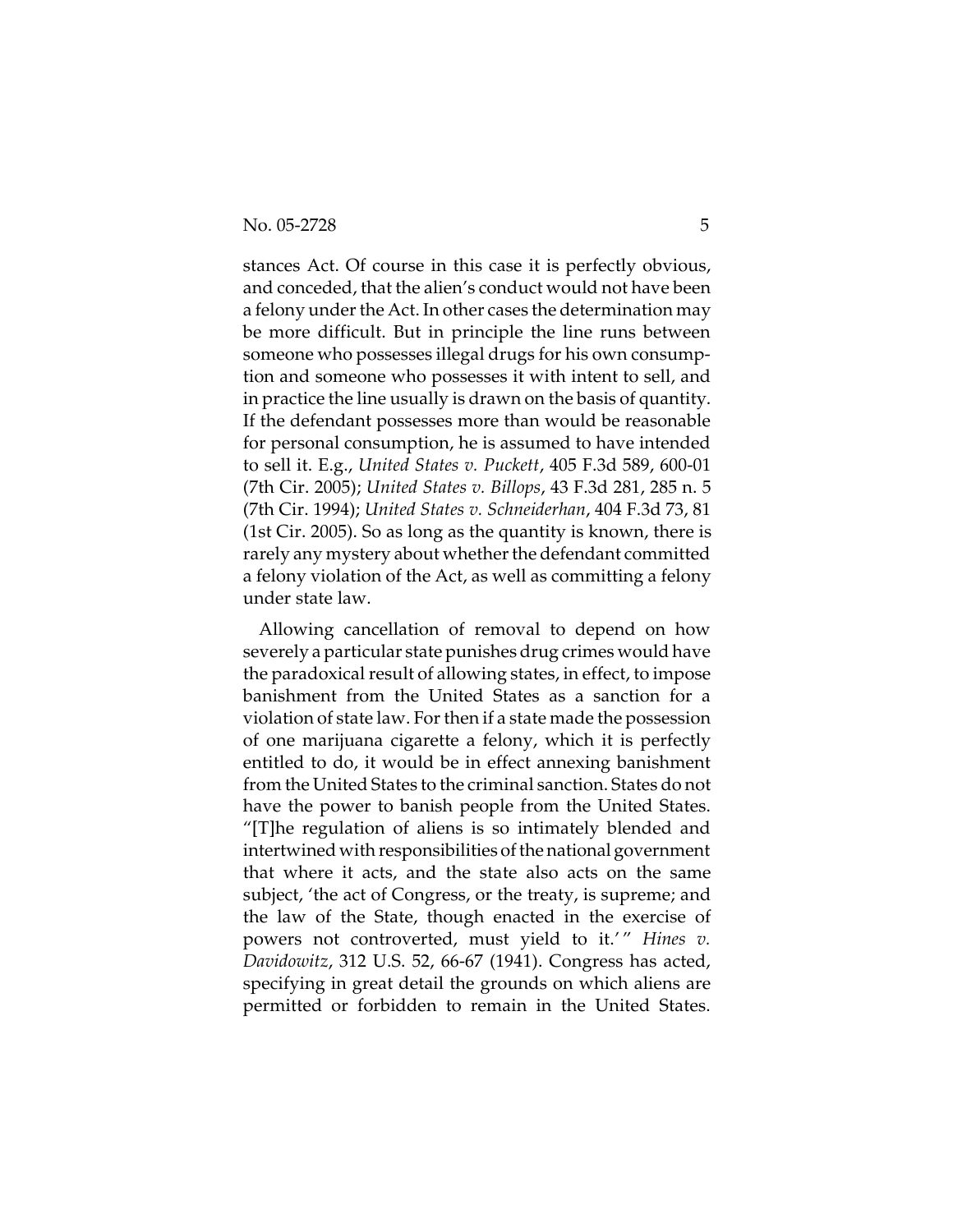Congress could permit those grounds to vary from state to state, but it would be unlikely to do so (and it has not done so), because this would empower the states to determine matters that are at the heart of the federal immigration laws. "[O]ver no conceivable subject is the legislative power of Congress more complete than it is over the admission of aliens," *Fiallo v. Bell*, 430 U.S. 787, 792 (1977); see *Gerbier v. Holmes*, *supra*, 280 F.3d at 312.

The only consistency that we can see in the government's treatment of the meaning of "aggravated felony" is that the alien always loses. Recall that one of the offenses that constitute aggravated felonies for purposes of the immigration statute is "sexual abuse of a minor." The government's position, which we and other courts have endorsed, is that whether a particular offense constitutes "sexual abuse of a minor" for purposes of classification as an aggravated felony is a matter of federal law rather than state law. *Gattem v. Gonzales*, 412 F.3d 758, 765 (7th Cir. 2005); *Lara-Ruiz v. INS*, 241 F.3d 934, 940-42 (7th Cir. 2001); *Parrilla v. Gonzales*, 414 F.3d 1038, 1040-42 (9th Cir. 2005); *Bahar v. Ashcroft*, 264 F.3d 1309, 1311-12 (11th Cir. 2001); *Mugalli v. Ashcroft*, 258 F.3d 52, 56-60 (2d Cir. 2001); *Emile v. INS*, 244 F.3d 183, 185-86 (1st Cir. 2001). Even if the state has decided that a particular form of such abuse is a misdemeanor, the immigration authorities can redefine it as a felony, indeed as an aggravated felony. Such redefinition serves the interest in national uniformity of the standards for removability by forbidding states to decide, by their classification of a crime as a misdemeanor or a felony, who shall be removable. This case is the mirror image. If states cannot be permitted by exercising unusual leniency to spare criminals from banishment, neither should they be permitted by unusual severity to condemn criminals to banishment.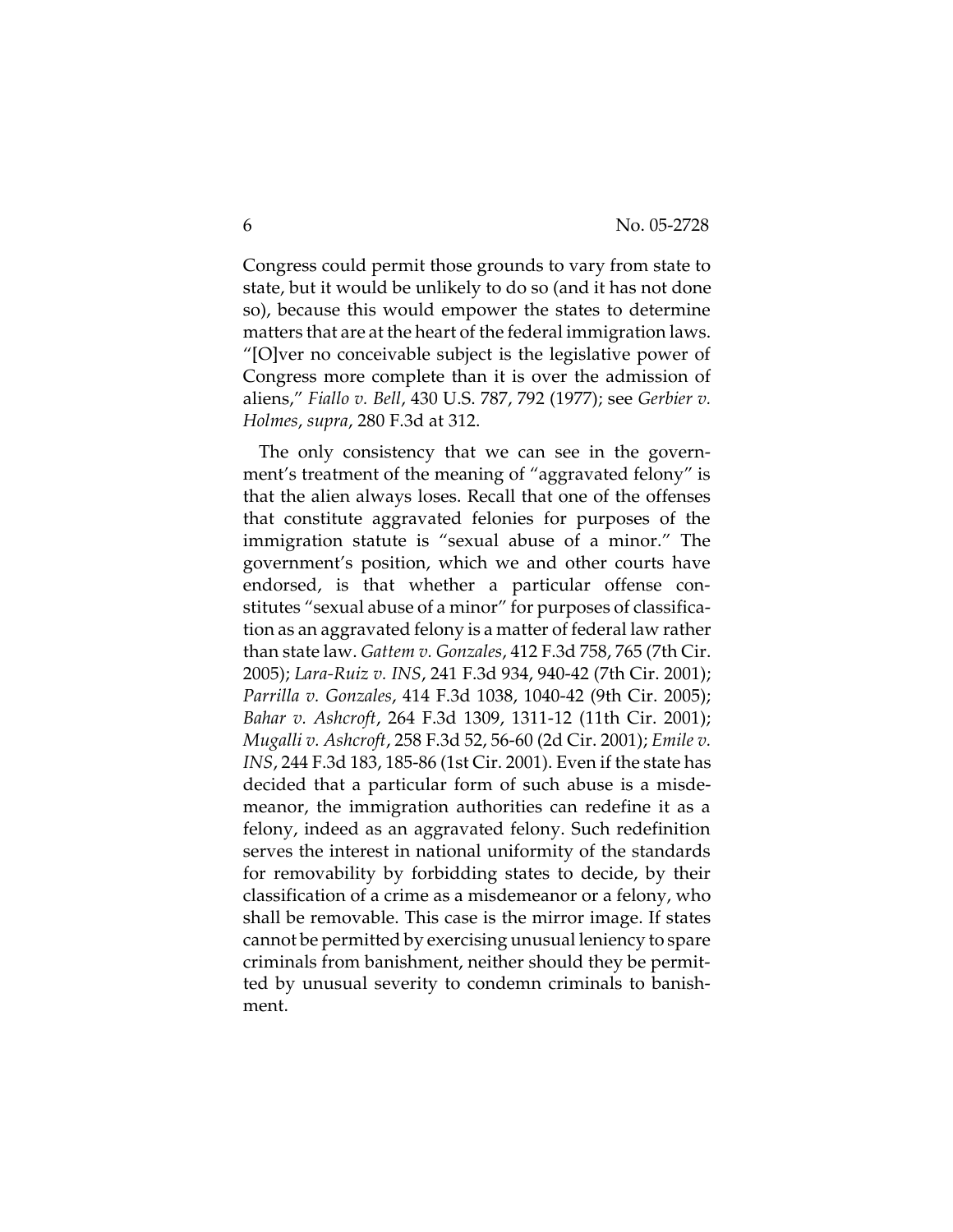We are mindful of cases that hold that when used to enhance a sentence the Controlled Substances Act does not require a finding that the state felony could have been punished as a (federal) felony under the Act. *United States v. Ibarra-Galindo*, 206 F.3d 1337, 1339-40 (9th Cir. 2000); *United States v. Restrepo-Aguilar*, 74 F.3d 361, 364- 65 (1st Cir. 1996). As noted in *United States v. Palacios-Suarez*, 418 F.3d 692, 698-99 (6th Cir. 2005), these decisions are based on a since-superseded sentencing guideline, and their current validity is in doubt. But even if they remain valid, no issue of disuniformity in the application of federal immigration law is presented by a sentence enhancement; and we saw earlier that there is no indication that the 1988 amendment that generates the issue in this case was concerned with regulating immigration.

The petition for review is granted, and the case returned to the Board of Immigration Appeals for further proceedings consistent with this opinion.